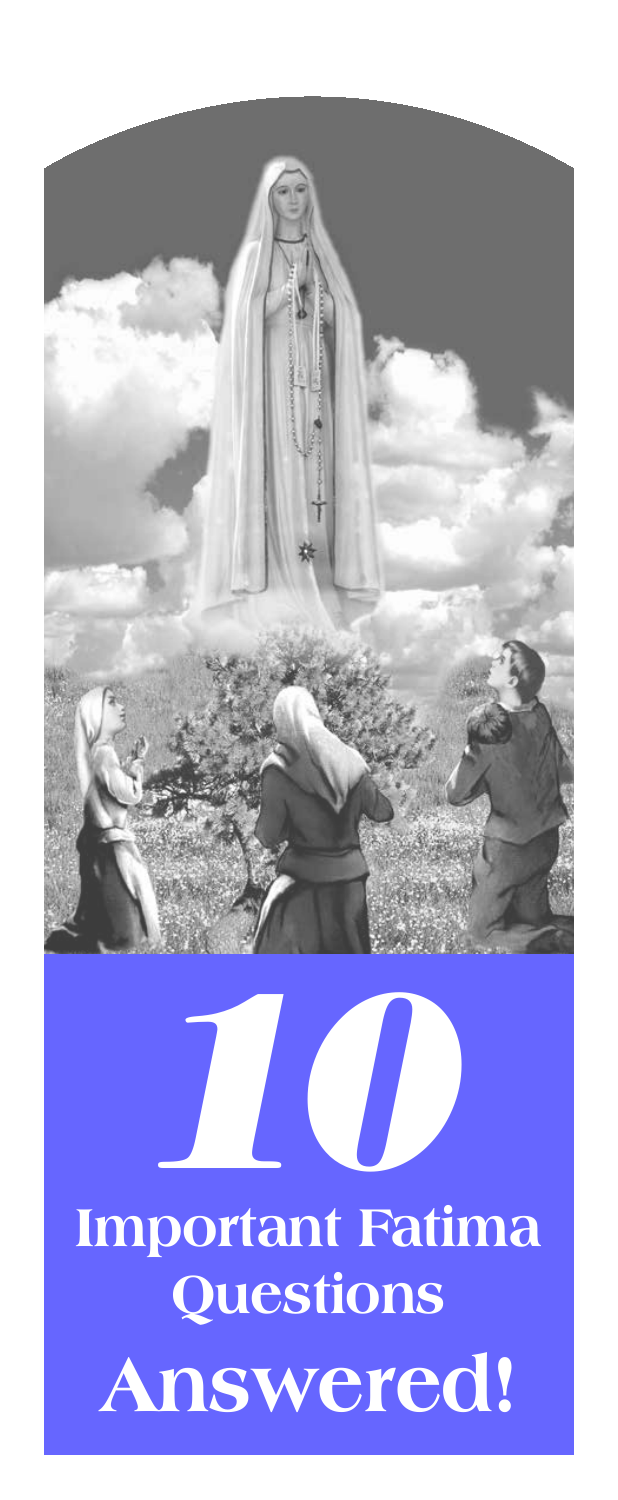## The Miracle of Fatima

## **1** What Is the Message of Fatima?

The Message of Fatima consists of a number of precise *predictions, requests, warnings and promises* concerning the Catholic Faith and the world, which were conveyed by the Blessed Virgin Mary to three shepherd children – Lucia, Jacinta and Francisco – in a series of apparitions at Fatima, Portugal, from May to October 1917.

## **2** Why Should I Believe the Message of Fatima?

You should believe the Message of Fatima because:

(1) It was confirmed by a public miracle of unprecedented magnitude foretold three months in advance – the day, the time and the place – the Miracle of the Sun occurred at precisely the moment Lucia said it would. More than 70,000 people – including Freemasons, communists and atheists – saw the sun, contrary to all cosmic laws, twirl in the sky, throw off colors and plunge toward the earth. The event was reported in newspapers around the world.

(2) All of the Popes since the Fatima Miracle have recognized that the Message is authentic. Several Popes have gone to Fatima in person, including Paul VI, John Paul II, Benedict XVI and Francis. John Paul II said at Fatima in 1982 that "the Message of Fatima imposes an obligation on the Church."

(3) Many other miracles have been performed by God authenticating the Fatima Message as coming from Him, not only at the time of the Miracle of the Sun, October 13, 1917, but through the years to the present day – miracles of conversions and cures which cannot be attributed to natural causes.

(4) Foretelling world events which have since come to pass, Our Lady of Fatima's Message has been confirmed as a true supernatural prophecy. And warning of consequences of such enormous importance for all of humanity, the Fatima Message occupies an absolutely unique place apart from all "private revelations," in a class of its own – a public prophetic revelation, imposing an obligation upon the Church (as Pope John Paul II said) to believe and obey.

#### **3** What Did Our Lady of Fatima Predict?

Our Lady of Fatima accurately predicted on July 13, 1917 all of the following, which came to pass:

(1) The end of World War I;

(2) The emergence of Russia as a world power which would "spread its errors (including Communism, and 'legalized' abortion) throughout the world… raising up wars and persecutions against the Church";

(3) The election of a Pope who would be named Pius XI;

(4) The waging of a second World War following a strange light in the night sky.

(5) Our Lady of Fatima also predicted that if Her requests are not honored, many souls will be lost, "the Holy Father will have much to suffer", there will be further wars and persecutions of the Church and "various nations will be annihilated." The annihilation of nations predicted at Fatima has not yet occurred, but many fear that it will soon happen, given the growing immorality and corruption of the world.

## **4** What Did Our Lady of Fatima Request?

At Fatima Our Lady said that God wills to establish in the world devotion to Her Immaculate Heart. To bring about this devotion, Our Lady requested the following:

(1) Requests made of all Catholics:

a. Amend our lives and cease offending God, for He is already too grievously offended;

b. Pray the Rosary every day;

c. Offer sacrifices for sinners – especially the sacrifices of one's daily duties;

d. Wear the Brown Scapular;

e. Make the Communion of Reparation on the Five First Saturdays, making reparation for the five blasphemies committed against the Immaculate Heart of Mary.

(2) Request made of the Pope: To consecrate Russia to the Immaculate Heart of Mary in union with all the Catholic bishops of the world in a solemn, public ceremony.

#### **5** Have These Requests of Our Lady of Fatima Been Honored?

No. Many of the Catholic laity have not fulfilled Our Lady's requests because they do not know about the Message of Fatima. How does one do as the Mother of God requests, if one is not aware that one has been asked to do something?

As sin and immorality continue to grow in the world and unprecedented sin has invaded the Church, many of the faithful have not amended their lives and are not in the state of grace.

Russia has yet to be consecrated to the Immaculate Heart of Mary by the Pope in union with the world's Catholic bishops in the manner requested by Heaven.

## **6** What Does Our Lady of Fatima Warn?

Our Lady of Fatima warned: "If people do not cease offending God, a worse war will break out during the reign of Pius XI. When you see a night illumined by an unknown light, know that this is the great sign given you by God that He is about to punish the world for its crimes, by means of war, famine, and persecution of the Church and of the Holy Father". She added that if Her requests were not heeded, Russia would "spread her